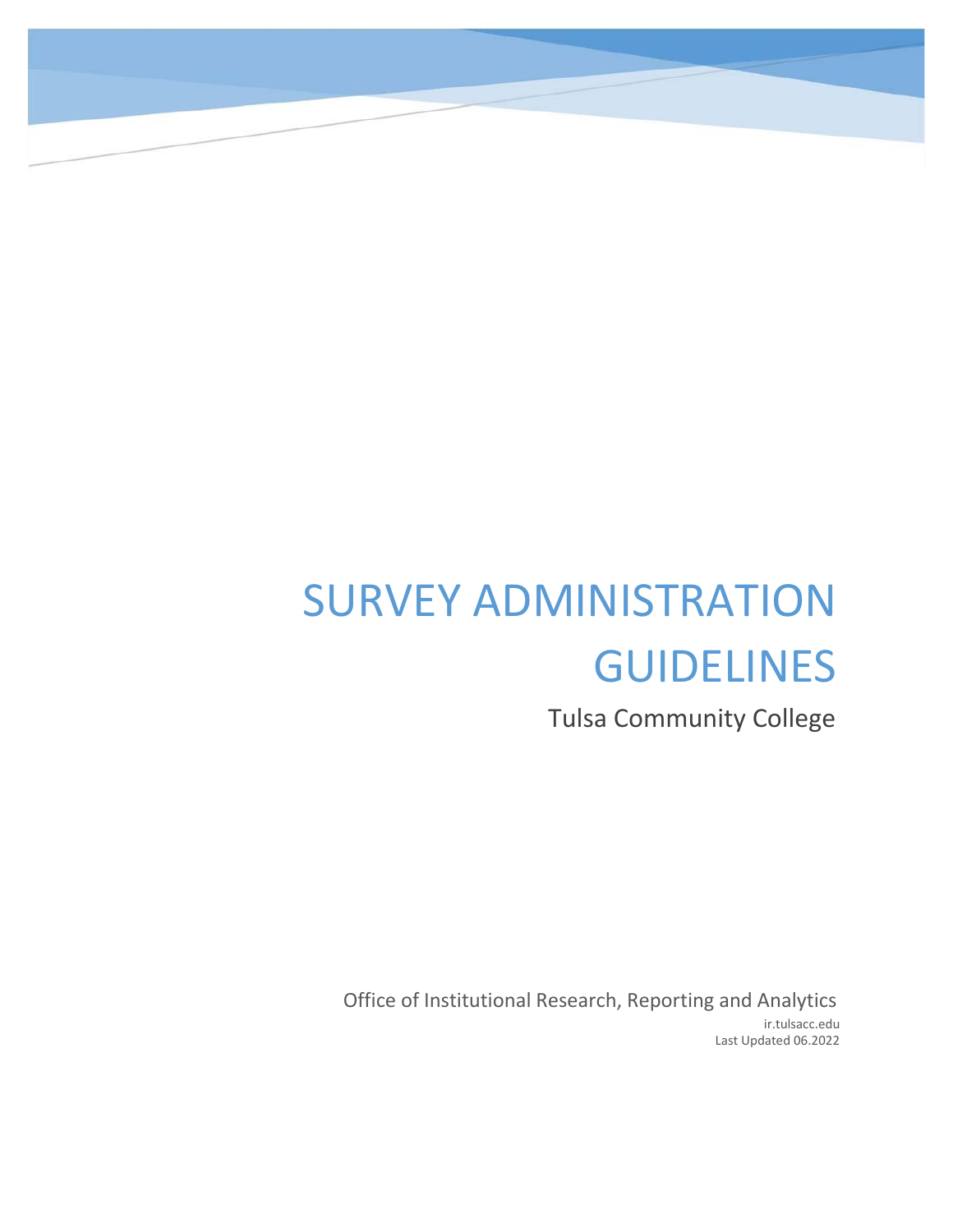# **TCC Survey Administration Guidelines**

These guidelines apply to any person or office proposing to administer a survey to TCC students, faculty, and/or staff. For the purpose of these guidelines, a survey is defined as any set of questions administered to gather self‐report information not available through a standard data request, regardless if the survey is verbal, written, or electronic.

#### **Purpose**

The proliferation of surveys to college constituents raises important ethical, legal, and practical concerns, such as privacy, protection of human subjects, and survey fatigue from over‐surveying the same groups or administering multiple surveys at the same time or within a short time frame. The purpose of these guidelines is to provide a central, internal administration process in order to promote privacy, minimize survey fatigue, improve survey quality, and increase the reliability and validity of the data collected.

### **Who Needs to Know these Guidelines?**

These guidelines are for TCC faculty, staff, administrators, and students, and external TCC consultant and those not affiliated with the college who are proposing to survey TCC faculty, staff, administrators, and/or students.

# **Guidelines**

#### A. Scope and Applicability

Any person or office, proposing to administer a survey to TCC students, faculty, staff, and/or administrators must first obtain written approval from the appropriate senior administrator(s) to administer the survey and the Institutional Research (IR) Office to schedule the survey on the official survey calendar (TCC Survey Administration Calendar in Outlook). **These guidelines do** *not* **apply to an office that is surveying faculty or staff within its area, or faculty surveying students within a current section of their own course. Nor do they apply to surveys given immediately to attendees of an event (e.g., New Student Orientation, Paint the Zoo Blue) or service (e.g., after an advising session) to evaluate those events and services.**

These guidelines **DO APPLY** to all surveys in which the initiator plans to survey:

- 1. A population that is not under his or her purview or work as set forth above;
- 2. The entire faculty, staff, and/or student body, or any group of faculty, staff, and/or students under multiple supervisory chains;
- 3. Populations that cross disciplines, departments, schools, or administrative areas; or
- 4. Populations for any research project, thesis, dissertation, fellowship, etc.

For example, if Human Resources surveyed all Human Resources staff, or the English department chair surveyed all English faculty, they would not need to obtain approval from IR. Or, if Academic Advising created a survey to give students after each advising session, they would not need approval.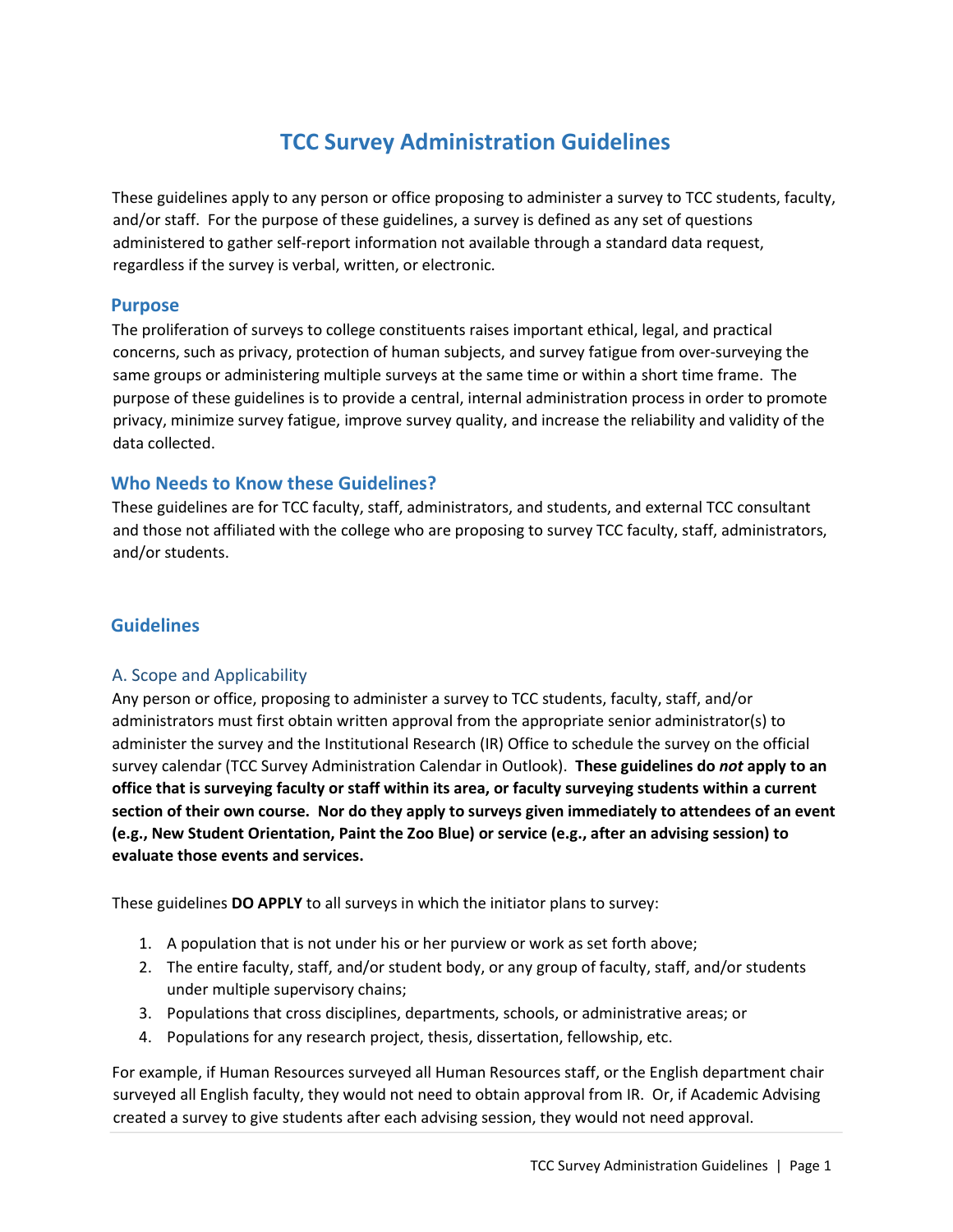However, if Academic Advising planned to send out a survey to all students who had been seen in Academic Advising over the past year, they would need to get approval.

In addition to following these guidelines, any survey that constitutes human subject research must also be reviewed and approved by the Institutional Review Board (IRB). For more information, visit https://www.tulsacc.edu/about-us/administration/offices/academic-affairs/institutional-review-board $i$ rb. It is recommended to first get approval to administer the survey(s) by the appropriate senior administrator and work with IR to schedule the appropriate timing of the survey BEFORE applying for IRB approval.

### B. Information Security Requirements

Any individual requesting survey participant contact information must adhere to all applicable information security policies – available a[t https://www.tulsacc.edu/about](https://www.tulsacc.edu/about-us/administration/offices/information-technology-services/it-compliance-policies-procedures)[us/administration/offices/information-technology-services/it-compliance-policies-procedures](https://www.tulsacc.edu/about-us/administration/offices/information-technology-services/it-compliance-policies-procedures) and <https://onenet.net/current-customers/acceptable-use-policy/> – and FERPA guidelines and laws – available at https://www.tulsacc.edu/student-resources/student-records.

Survey respondent contact information must not be shared with or provided to other offices or to other individuals (either internal or external to the college) beyond the scope of the survey and must not be reused to administer other surveys without written permission from the IR Office. When survey data to be stored on computers, servers, and/or other devices is confidential per the Information Security Policy, the device must be password protected and encrypted.

# C. Process for Survey Administration Approval

Anyone interested in administering a survey that falls under these guidelines must complete the following steps:

- 1. Complete the online Survey Administration Approval Form available at https://ira.tulsacc.edu/content/service-request-form.
- 2. Work with the IR Office to determine which senior administrator(s) approval the requestor must obtain. Get written approval from the appropriate senior administrator(s).
- 3. Schedule survey with the IR Office so the survey can appear on the official TCC Survey Administration Calendar.
- 4. Obtain additional approval through IRB (www.tulsacc.edu/irb), if applicable.
- 5. If you need a list of contact information for survey administration or if you are planning to administer an online survey, complete the online service request form (available at http://ira.tulsacc.edu/content/service-request-form). Remember, all online surveys that fall under the purview of these guidelines MUST BE designed using the official TCC Qualtrics template and administered by the IR Office or Office of Student Assessment.

*If the survey is not fully developed prior to submitting any forms, the requestor should work with IR or Student Assessment to finalize the survey. The request will not be elevated for final approval until the survey instrument is fully developed.*